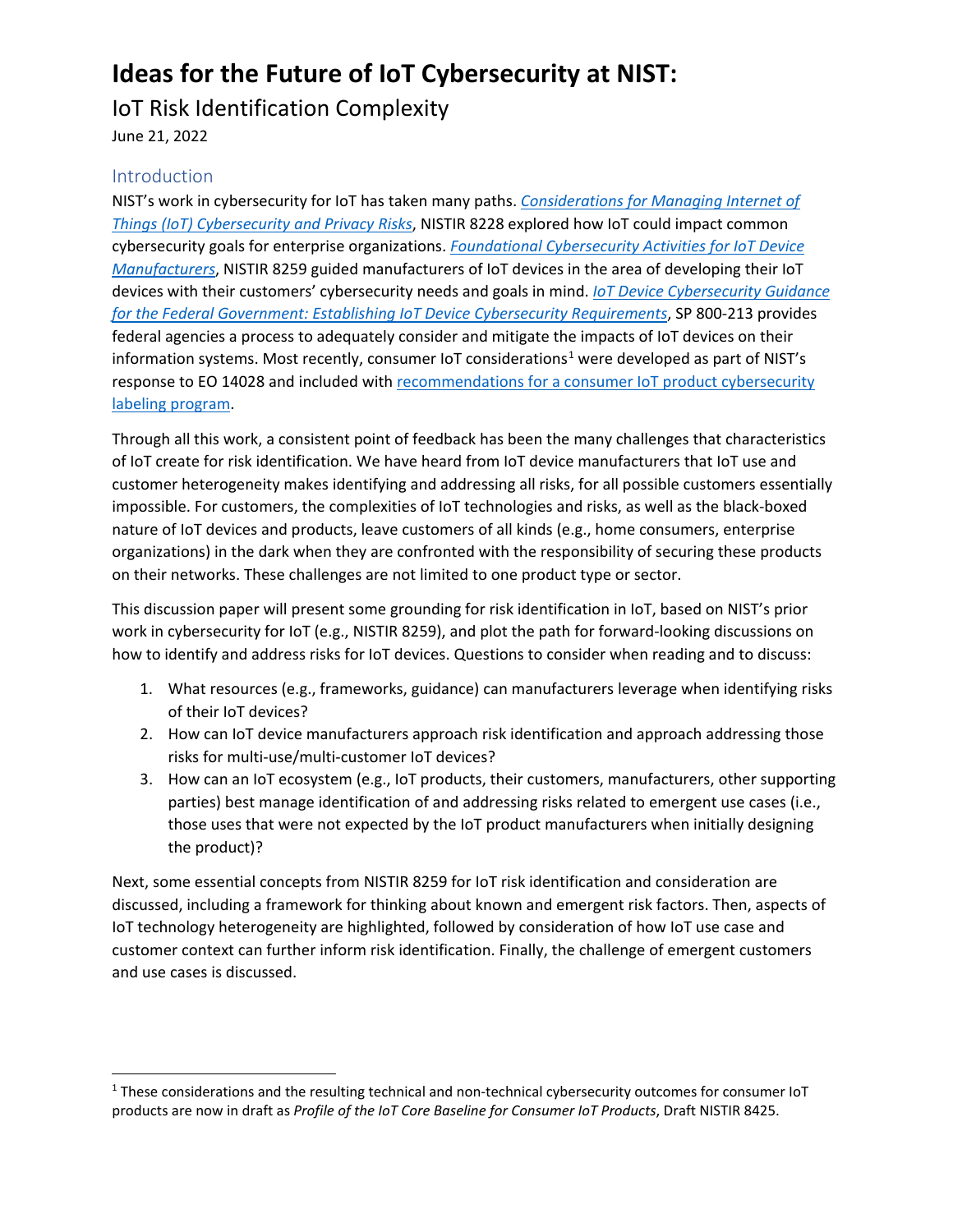## Risk Identification Considerations for IoT

IoT offers a wide array of use cases, each of which has cybersecurity needs and goals that need to be addressed by manufacturers through the IoT products they create. As NISTIR 8259 describes, a manufacturer can identify its expected customers and use cases for a product, then build the product to best address the needs and goals of those expected customers based on identified risks related to the IoT product. Creating an IoT product will bring together different technologies for the purpose; at least one transducer<sup>[2](#page-1-0)</sup> and networking technology, which can have varying implications for risk, even at this most basic level. For example, many kinds of IoT device use a digital camera, but not always to capture and transmit images. Some cameras can be used to sense the environment (e.g., for temperature, motion), which may present different risks than a high-definition camera that streams video. The connectivity of IoT also means they will have processing, storage, and/or networking features, but some consumer IoT use cases will demand significantly more computing resources than others. IoT products may also contain multiple components in addition to the physical IoT devices, such as mobile apps or backends, which can bring additional considerations and further technological complexity. For an IoT product manufacturer, the technologies used to create a product, expected customers, and expected use cases are all known and can be used to inform how the IoT product should address cybersecurity needs and goals for customers. Figure 1 shows how technologies are utilized for use cases relevant to customers, with the entirety of that context being important for risk identification.



*Figure 1 - IoT customers have use cases that technologies can fill*

A key takeaway of Figure 1 is that technologies may be adopted for multiple use cases, which in turn may be relevant to multiple customers. When all use cases and customers can be anticipated and are expected, identifying all applicable risks and planning the best path to addressing those risks in the context of their customers' needs and goals will be challenging, but it is not common that all *possible*  customers and use cases can be known. IoT products may be used by unexpected customers or for unexpected use cases even by expected customers in what can be called *emergent use cases*. For example, as consumers' homes accumulate more edge computing and network connectivity through further adoption of consumer IoT products, the home may become a nexus of consumers' digital lives. Healthcare, education and work are increasingly taking place remotely, allowing patients, caregivers, students, and teachers to interact and provide or access services using a foundational infrastructure in

<span id="page-1-0"></span> $\overline{\phantom{a}}$ <sup>2</sup> A transducer Is a sensor (e.g., thermometer, motion detector) or actuator (e.g., speaker, door lock).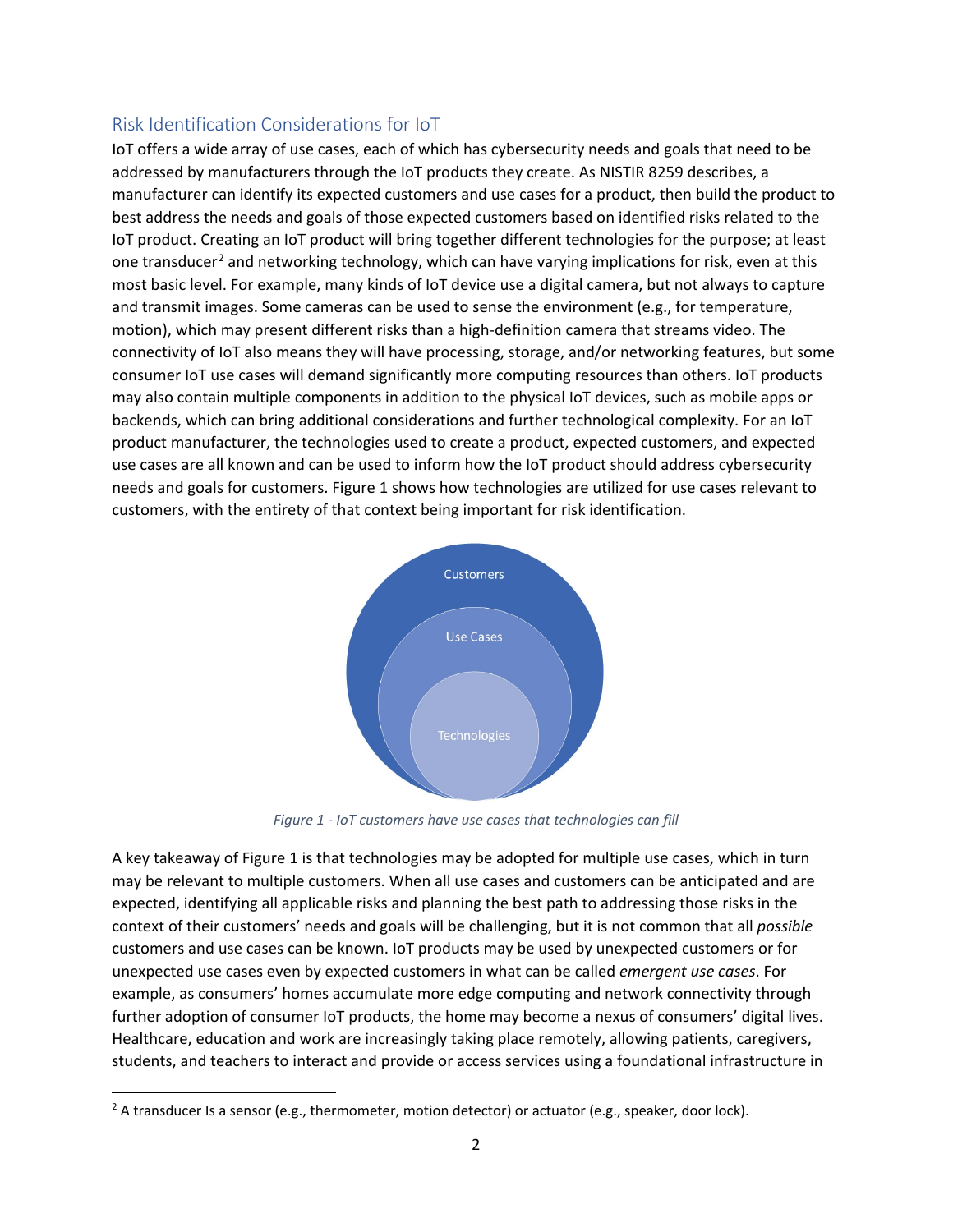individuals' homes (e.g., internet connectivity, PCs and smartphones). Consumer IoT products may expand this infrastructure, allowing for use of these products in telehealth and education systems, and thus increasing interactions and integration between enterprise/industrial systems and a variety of IoT products. Table 1 identifies key factors of risk identification for IoT products and discusses possible implications they may have on risk identification, and further, addressing of customer's needs and goals.

|                      | <b>Risk Identification Factor</b>                                                                                                                                                     | <b>Possible Implications</b>                                                                                                                                                                                                                                                                                                                                                                                                                 |
|----------------------|---------------------------------------------------------------------------------------------------------------------------------------------------------------------------------------|----------------------------------------------------------------------------------------------------------------------------------------------------------------------------------------------------------------------------------------------------------------------------------------------------------------------------------------------------------------------------------------------------------------------------------------------|
| Known Pre-Market     | <b>IoT Product Technology - IoT</b><br>products are created using multiple<br>technologies that bridge the<br>physical and digital worlds                                             | • Nature of the technologies used to build an IoT product helps<br>inform risk identification and aspects of cybersecurity needs<br>and goals (e.g., kinds of data collected/used by the product,<br>other risk domains impacted by the technologies)                                                                                                                                                                                        |
|                      | <b>IoT Product Expected Customers</b><br>and Use Cases - IoT products will be<br>developed to fill a specific use case<br>for certain customers                                       | • The customers of a product and how the technologies are used<br>by them can help identify interactions with physical and digital<br>entities and related risk considerations<br>• Understanding the expected customers and their needs and<br>goals for a use case in response to the risks identified related to<br>the IoT product informs manufacturers of what support for the<br>customer would be adequate for those needs and goals |
| Emergent Post-Market | <b>Unexpected Use Cases by Expected</b><br><b>Customers</b> – Expected customers<br>may use the IoT product in ways<br>and environments the manufacture<br>did not consider or intend | • May introduce unexpected interactions with unplanned<br>physical or digital entities with divergent or unique risks<br>• IoT product may not adequately support the cybersecurity<br>needs and goals for unexpected use cases which may carry<br>altered risks relative to expected use cases                                                                                                                                              |
|                      | <b>Unexpected Customers/Third</b><br><b>Parties - Other kinds of customers</b><br>that may be very different in needs<br>and goals may use the IoT product                            | • Unexpected customers may connect the product with<br>unexpected technologies that can introduce entirely new risks<br>• Unexpected customers' needs and goals (e.g., risk appetite,<br>approach to risk mitigations) may vary significantly from<br>expected customers'                                                                                                                                                                    |

*Table 1 - Known and emergent factors of risk identification and their possible implications.*

As Table 1 summarizes, though these factors may have varying cybersecurity implications, they generally represent a set of unknown challenges that are difficult for IoT product manufacturers to adequately address. For some unexpected customers or use cases, responsibility for augmenting the cybersecurity capabilities of an IoT product to meet the needs and goals for the situation would be the responsibility of the customer. For example, in the case of telehealth applications that use a customer's home system to deliver services, the telehealth provider may be responsible for cybersecurity of the overall system, including connections with home IoT products. In other cases, such as a home consumer using the same technology for a small business poses more complicated questions about how the customer's needs and goals can be best addressed. Over time, as unexpected uses become known and more common, manufacturers can help customers by incorporating them into the needs and goals they consider as part of the product development process (e.g., by incorporating the needs and goals into those they support or alerting customers that the use case is not directly supported).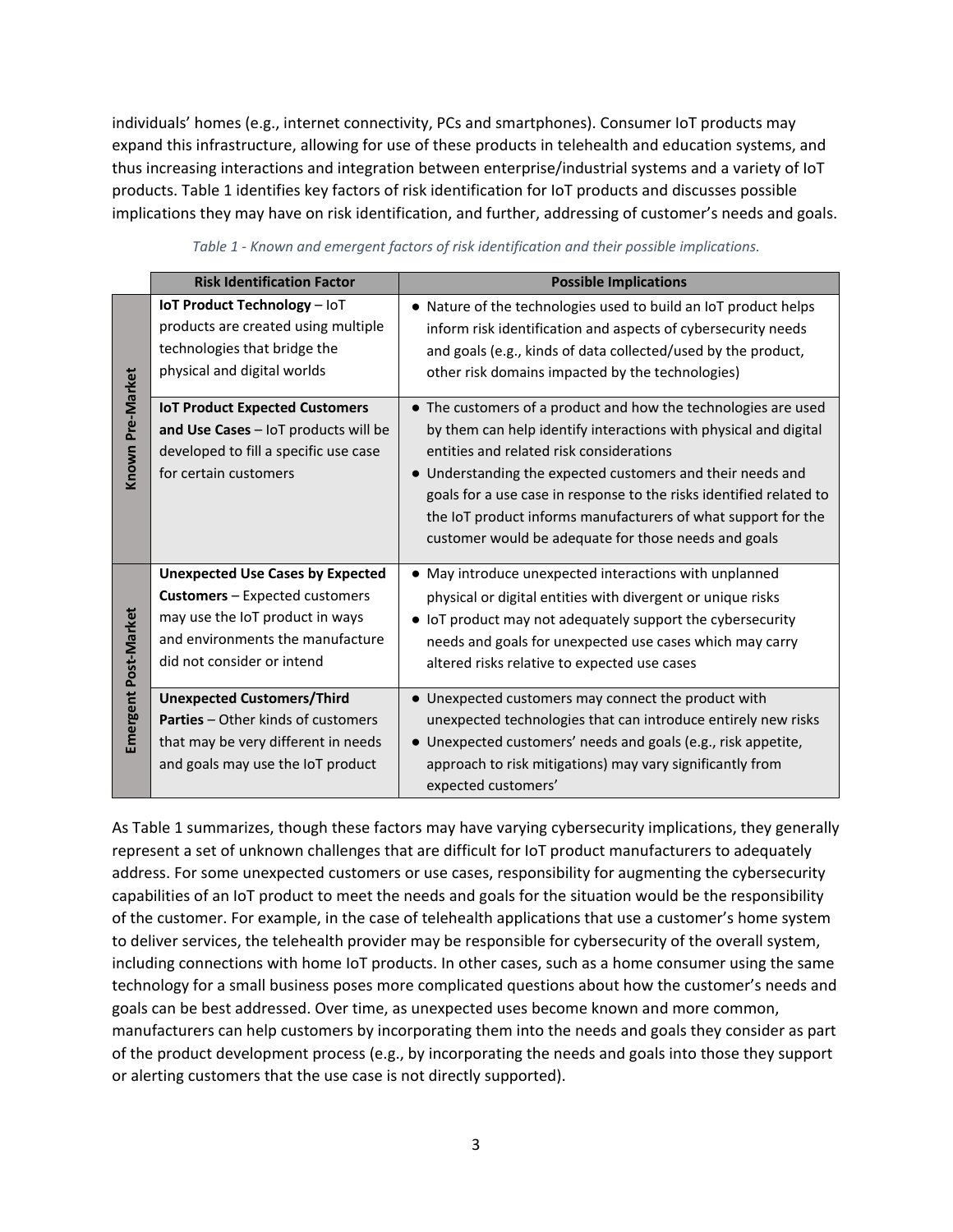## IoT Technology Heterogeneity

Most IoT products are inherently heterogeneous in their composition: combining networking capabilities with transduction capabilities. An IoT device will combine networking and computing technologies with sensing and actuating modules. These devices may be further supported by other kinds of technology such as a real-time control network, a controller console and/or app, often a cloud server or private server, wireless and/or wired networks, and a wide variety of other components. For example, an IoT device may collect and package data to be transmitted via any number of communications protocols to a local (e.g., sensor hub) or remote (e.g., cloud or dedicated back end) data aggregator, where the data can be used to generate new data, possibly even commands that are sent back to the IoT device.

When manufacturers recognize the heterogeneity factors within their IoT products they are better able to identify the risks throughout all the IoT product components. IoT technology heterogeneity within a device/product can bring together many disparate risks (e.g., network-based attack risks when a product is internet connected, ransomware risks due to operational necessity) and even create a variety of unique risks for the specific combination of technologies. IoT products vary greatly. On one end of the spectrum are IoT devices with various types of significant resource constraints (e.g., processing power, energy, storage, transmission speed/quality), and on the other are highly complex and dynamic IoT products comprised of multiple transduction modalities and various types of sub-systems. These differences can change how common cybersecurity needs and goals are supported by the IoT product and manufacturer, but as the next section highlights, are only part of the set of information a manufacturer will use to identify customers' needs and goals based on risks and how to support them.

## Heterogeneity in Customer and Use Case

For IoT products, there is a wide range of customers and use cases for which risks will vary based upon context of use. Though cybersecurity risks can be similar for IoT products with comparable computing, connectivity, and features, additional considerations about *how* the product will be used by customers (i.e., its use case) can change those risks and/or the appropriate support expected by the customer from the IoT product and manufacturer. For example, a small speaker that is intended to be used as a fire alarm will likely have increased integrity and availability expectations relative to a similarly architected speaker intended to be used as a wake-up alarm. *Who* is to use the IoT product must also be considered to determine the pertinent risks and especially appropriate support to help customers address those risks. Industrial IoT product customers may need different cybersecurity capabilities than home IoT product customers, even for a similar use case. An automated robot that operates in a home (e.g., smart vacuum) will be used differently and have different expectations placed upon it compared to a robot used in a public setting (e.g., aisle monitoring robot in a supermarket).

Another complicating factor for IoT risk identification is the interplay of cybersecurity risks with other forms of risk (e.g., safety, privacy) that IoT products may face contextually based on their technologies, customers, and use cases. Sometimes cybersecurity risks/mitigations will harmonize with the additional risk considerations. For example, confidentiality issues regarding public access to images from consumer security cameras intended to be used within the home would be closely related to privacy and perhaps physical safety risks associated with such a design. It is also possible that cybersecurity risks and other risks may conflict. For example, on a factory floor, high levels of data availability and sharing could pose a significant risk to data confidentiality, but may be critical to safety.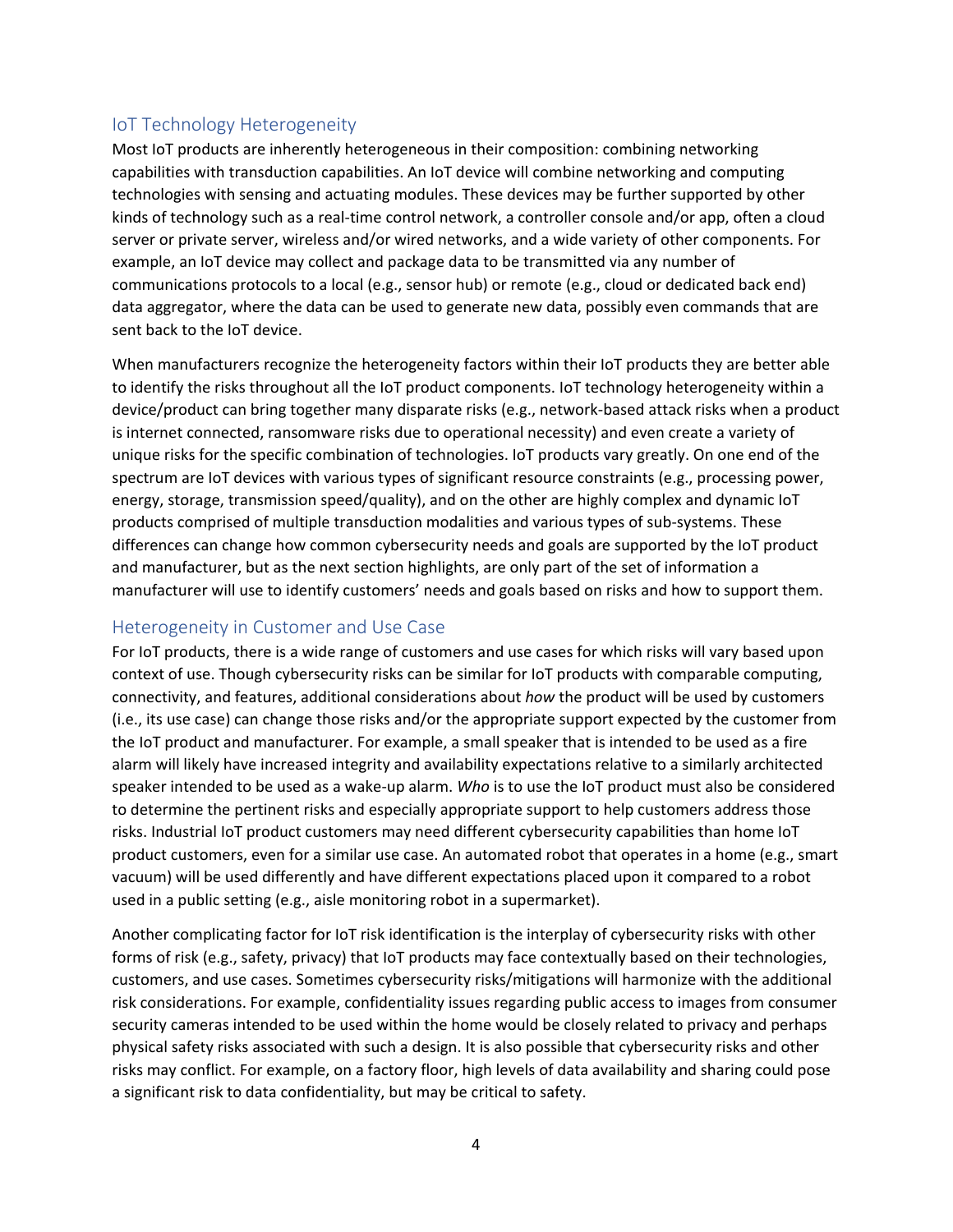The abundance of IoT use cases and the diversity of IoT product implementations makes risk identification for IoT a challenging task for many ecosystems. Further, customers may have divergent cybersecurity expectations even for similar use cases, further complicating the task of a manufacturer identifying and addressing risk based on their customers' needs and goals since they may not be uniform for all customers.

#### Emergent Use Cases

NISTIR 8259 discusses how a manufacturer can plan for expected customers and use cases of their IoT devices during the pre-market phase of development. In the post-market phase, as time goes on, additional uses for the IoT device may appear from expected or even unexpected customers. Figure 2 shows how an IoT device and any other components that may create an IoT product can have a set of expected use cases and customers that diverge from an emergent customer and their use cases.



*Figure 2 - Emergent customers can have the same or different/new use cases compared to expected customers*

This phenomenon of emergent customers and use cases poses a challenge for IoT because of the dynamic nature of IoT adoption and use, and sometimes conflicting demands of disparate customers and use cases. These sum to make planning for emergent use cases of IoT product more challenging than for some other technological domains. An emergent customer or use case for an IoT product may bring risks so different from the intended customer/use case that the IoT product and manufacturer cannot ever support the emergent case. Technology considerations may further limit support for emergent use cases, especially for constrained devices or IoT products developed with technologies only fit for some customers within a use case (e.g., kitchen scales vs. postal scales vs. rated scientific/industrial scales).

At the same time, emergent use cases can be beneficial for customers, society, and even the manufacturers to foster and support. Where possible, off-the-shelf IoT products being usable for broad sets of customers and use cases can help reduce costs, increase efficiencies, foster adoption, and increase the cybersecurity of IoT overall. For example, an enterprise customer can likely save costs by using consumer-grade IoT that is suitable for their purposes, avoiding more costly IoT products that may be unnecessarily overfitted for enterprises. Or, services such as telehealth can be improved by tapping into common or easily available consumer IoT health products. Identification of emergent use cases, their associated risks, and adequate support that can be provided by the IoT product and manufacturer is a significant challenge for the IoT community.